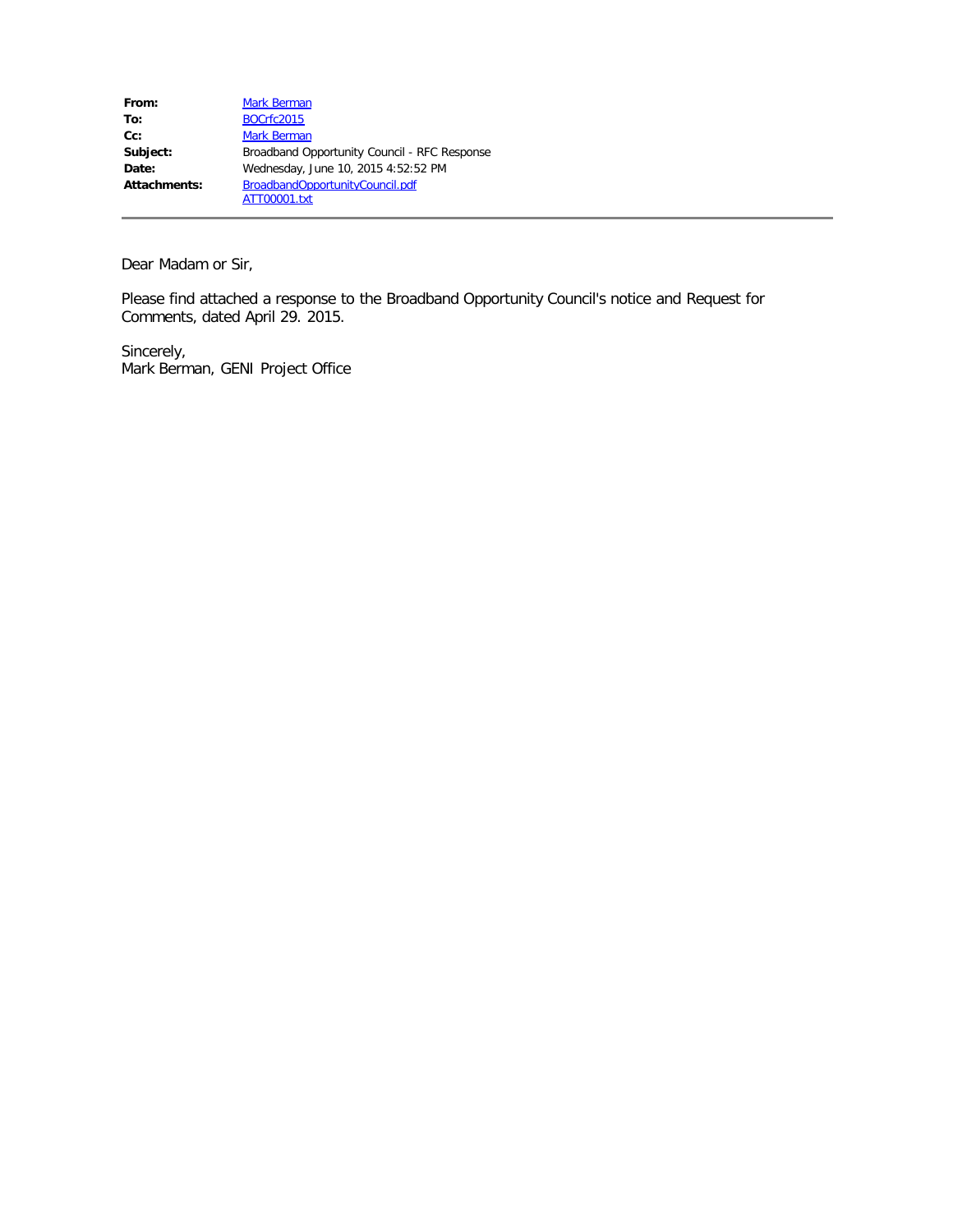Enhancing Broadband Access with Distributed Infrastructure June 10, 2015

Comments in response to: Broadband Opportunity Council Notice and Request for Comment RIN 0660-XC019 April 29, 2015

Prepared by: **GENI Project Office** Raytheon BBN Technologies 10 Moulton Street Cambridge, MA 02138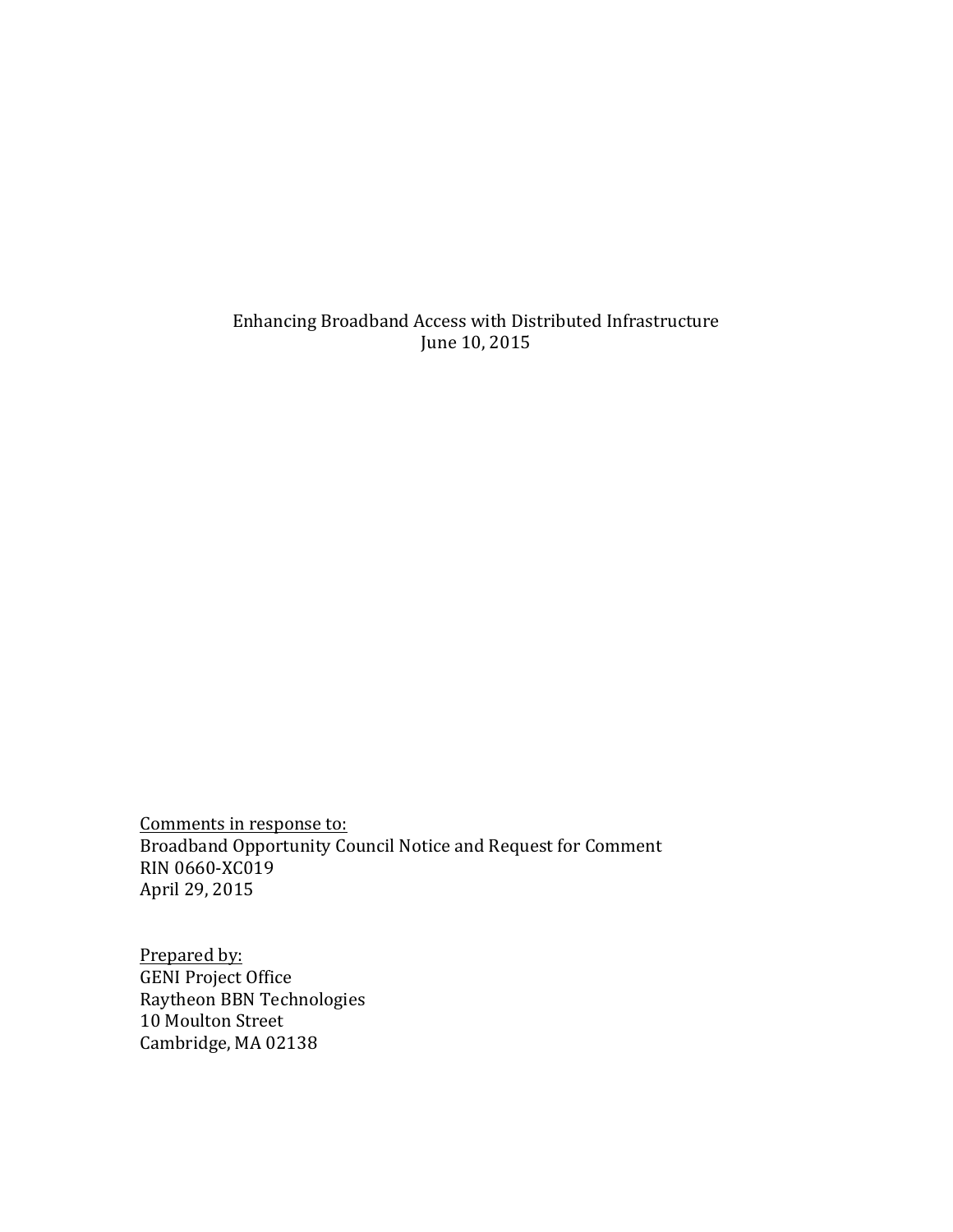Experience with technology deployments consistently shows that "if you build it, they will come" is not a good strategy for assuring adoption of and engagement with new technology concepts. Encouraging adoption of broadband requires not only building a broadband network, but also implementing additional measures to bring the benefits of this network to all.

We recommend the following two actions to increase availability and encourage adoption of broadband infrastructure across a wide demographic range.

- 1. Expand our notion of "the cloud" to include not only large, privately owned, data centers, but also local computing and networking resources.
- 2. Use federally funded physical infrastructure projects as an opportunity to inexpensively preposition corresponding cyberinfrastructure.

Each of these concepts is discussed briefly below.

1. Expand our notion of "the cloud" to include not only large, privately owned, data centers, but also local computing and networking resources.

The vast majority of currently available broadband-enabled applications rely on server infrastructure that is centralized in a single location or a small number of data centers. Even interactions with "the cloud" are generally simply an opaque transaction with monolithic or nearly monolithic data center infrastructure. This centralized approach introduces inherent limitations upon the types of interaction that can be supported in broadbandenabled applications. While there are multiple limitations introduced, the most glaring is latency. Simply dealing with the delays introduced by speedof-light signal propagation and multiple network devices prevents truly the low-latency interactions that broadband infrastructure would otherwise support.

By introducing local computing and networking resources, whole new classes of applications will be achievable for broadband users. These applications cover a broad range, from remote healthcare to interactive gaming. The National Science Foundation (NSF) has pursued the development and exploitation of such infrastructure in multiple programs. The GENI (Global Environment for Network Innovations) project has partnered with multiple hardware vendors to develop "GENI racks," affordable and deployable kits of programmable computing, network, and storage resources that can be installed at local research institutions, community anchor institutions, or significant network locations. The White House Office of Science and Technology Policy and NSF launched the US Ignite initiative, which is exploiting GENI and other technology to encourage the development and adoption of advanced applications that make use of advanced broadband and programmable networks. These applications are